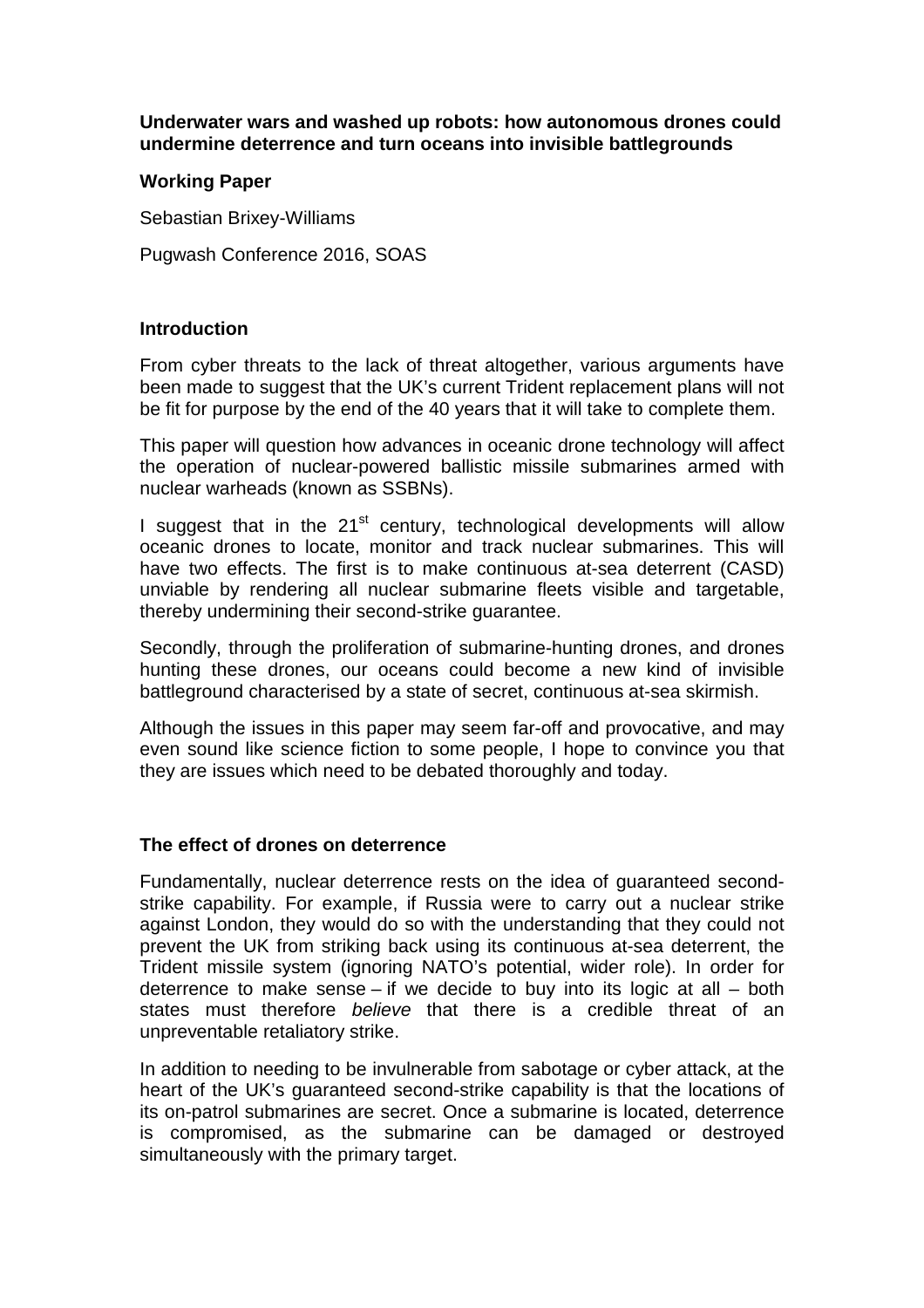While all five P5 members and others use SSBNs, the UK is the only member that uses solely a submarine-based delivery system for its nuclear weapons. Putting all its eggs in one nuclear basket, so to speak, therefore makes the UK's second-strike capability uniquely vulnerable.

### **Undermining deterrence is the aim of all nuclear states**

It follows, whether at war or at peace, that states should be researching and implementing ways to locate and track SSBNs so as to give them a strategic advantage. Human spies have presumably fulfilled this role traditionally as, until recently, physically locating SSBNs has been considered a technological impossibility. SSBNs are covered in acoustic tiles that make them near-silent and undetectable by radar, and there are simply not enough 'eyes' in the oceans to make them transparent.

Such fears continue to be discredited from the highest level, and the paradigm remains in public discourse too: the BBC in January 2016 described the UK's nuclear fleet as always "gliding silently beneath the waves, somewhere in the world's oceans,"<sup>[1](#page-1-0)</sup> an elegant turn of phrase that captures the almost mystical invisibility often attributed to Trident.

# **The technological paradigm is shifting**

Drone technology, however, poses a threat to the paradigm. Though today drones may not be sufficiently developed to find submarines, the pace of technological change thwarts assumptions that this will remain the status quo. A number of civilian and commercial oceanic drones are already able to autonomously track moving underwater objects like fish and remain indefinitely at sea;<sup>[2](#page-1-1)</sup> military research will likely have developed even further. In the twenty years it will take to launch the Successor Class,  $3$  it is very conceivable that drones could be developed that can indefinitely track submarines and permanently undermine their deterrent, if they have the following capabilities:

1. Renewable power source, using solar storage, wave, wind or a combination of the above.

<span id="page-1-1"></span>powered drone that is being developed to track breeding patterns of fish from the surface. The [Wave Glider,](http://liquid-robotics.com/technology/waveglider/how-it-works.html) which uses wave and stored solar power, boasts that when functioning it is "persistently and continuously gathering data and streaming it in real-time," and it has been reported by IBT that this drone is already being used in classified missions for the Pentagon [\(IBT\)](http://www.ibtimes.co.uk/underwater-drones-being-used-detect-enemy-submarines-piracy-illegal-fishing-video-1526173). [OpenROV h](http://www.openrov.com/products/1-trident.html)ave even produced an open-source, low-cost underwater robot for exploration and education called Trident, which costs just over \$1000.

<span id="page-1-0"></span><sup>1</sup> "Corbyn: UK Could Keep Trident Submarines But Without Warheads - BBC News". *BBC News.* N.p., 2016. Web. 16 Mar. 2016.<br><sup>2</sup> The commercially available [Autonaut](http://www.autonautusv.com/) Unmanned Surface Vehicle, for example, is a solar

<span id="page-1-2"></span><sup>3</sup> "Trident Is Vulnerable | British American Security Information Council". *Basicint.org*. N.p., 2016. Web. 16 Mar. 2016.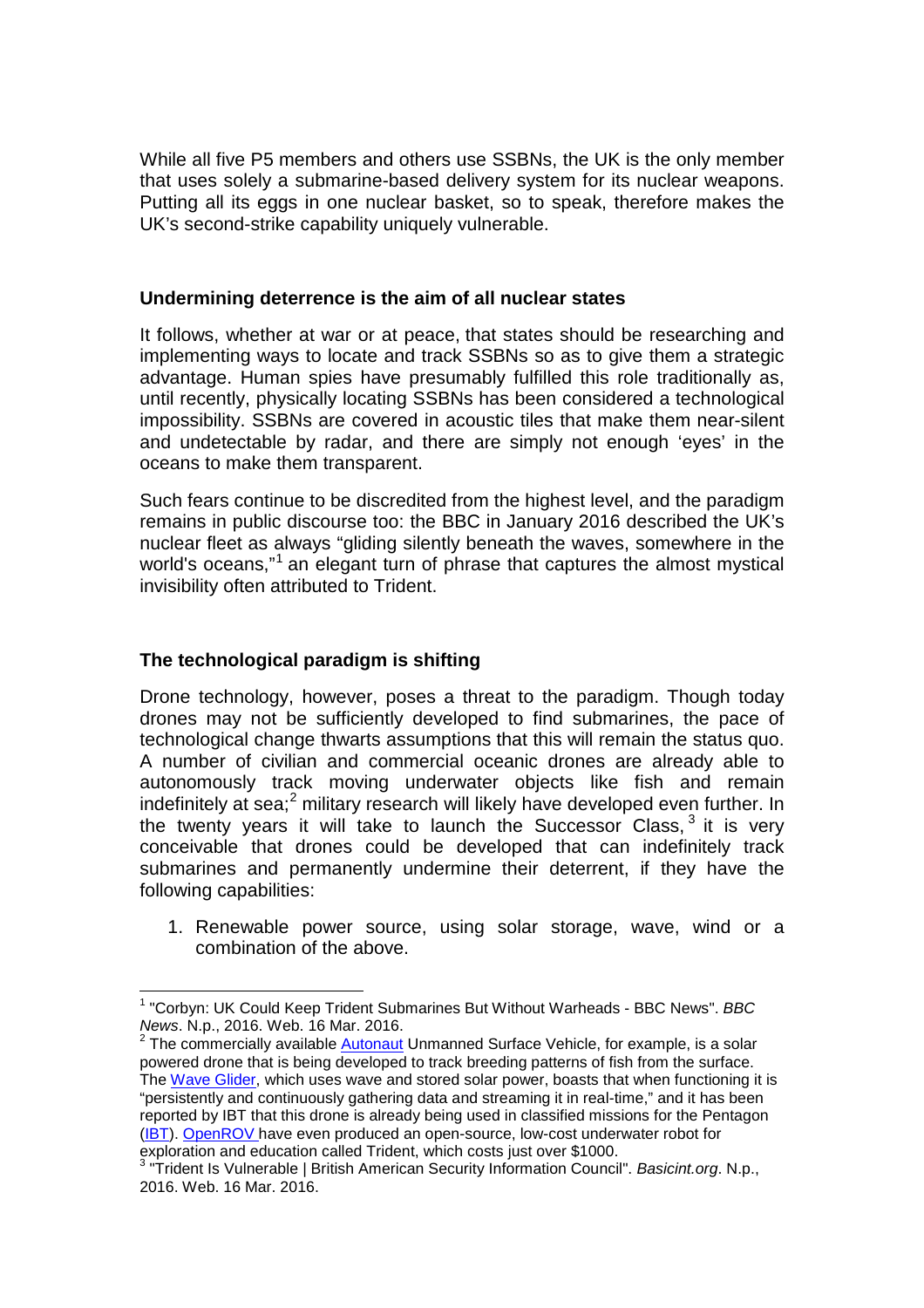- 2. Capacity to move both on surface and underwater.
- 3. Energy efficient self-propulsion system able to outpace submarines (e.g. >25 knots).
- 4. Capacity for both autonomous and controlled movement.
- 5. Ability to operate continuously without needing to dock.
- 6. Relatively undetectable by radar.
- 7. Hypersensitive sensors and intelligent decision-making abilities.
- 8. Real-time data streaming to remote locations.
- 9. Low-cost production, launch and operation, allowing expendability.
- 10.Capacity to work in tandem with other drones.

'Seeker' drones with these capacities could roam the seas until they come across an unidentified submarine, after which they could remain on its tail, call in further seekers to form a swarm or even attach themselves to the hull and continuously transmit their location. Once a submarine is located, the seeking state is likely to have it for at least the remainder of its patrol. A recent briefing by Paul Ingram, Chief Executive of the British American Security Information Council (BASIC), suggested that the combination of these technologies would be "foreseeable in the next two decades."<sup>[4](#page-2-0)</sup>

# **Criticisms of underwater drones**

Critics may call this idea science fiction. The UK's Admiral of the Fleet the Lord Boyce suggests that it is unlikely that even future sensors will be able to locate or track a submarine effectively in the vastness of the ocean.<sup>[5](#page-2-1)</sup> However, history has shown that even the relatively small number of submarines currently in the seas are capable of colliding. In 2009, the UK's *HMS Vanguard* and France's *Le Triomphant* collided while submerged in the Atlantic Ocean, apparently unable to detect one another. Following the incident, the nuclear engineer John Large told the BBC "that navies often used the same 'nesting grounds' […] quiet areas, deep areas, roughly the same distance from their home ports [which…] have got quite a few submarines, not only French and Royal Navy but also from Russia and the United States." [6](#page-2-2) Similarly, in 1992, the USS Baton Rouge was hit by a Russian submarine trying to surface in the Baring Sea.

The evidence therefore suggests that if submarines are able to collide by accident, then a swarm of seeker drones looking to do it by design would need only to algorithmically distribute themselves around ports – for the UK, Her Majesty's Naval Base *Clyde* – as well as strategically around known submarine routes, or around geological features and currents suspected to provide cover, and wait.

<span id="page-2-0"></span><sup>4</sup> "Trident Is Vulnerable | British American Security Information Council". *Basicint.org*. N.p., 2016. Web. 16 Mar. 2016.

<span id="page-2-1"></span> $5$  Boyce, Lord Michael. "Emerging Vulnerabilities To Nuclear Deterrent Forces". Lecture. 24<sup>th</sup> Feb. 2016. Lecture.

<span id="page-2-2"></span><sup>6</sup> "BBC NEWS | UK | Nuclear Subs Collide In Atlantic". *News.bbc.co.uk*. N.p., 2016. Web. 16 Mar. 2016.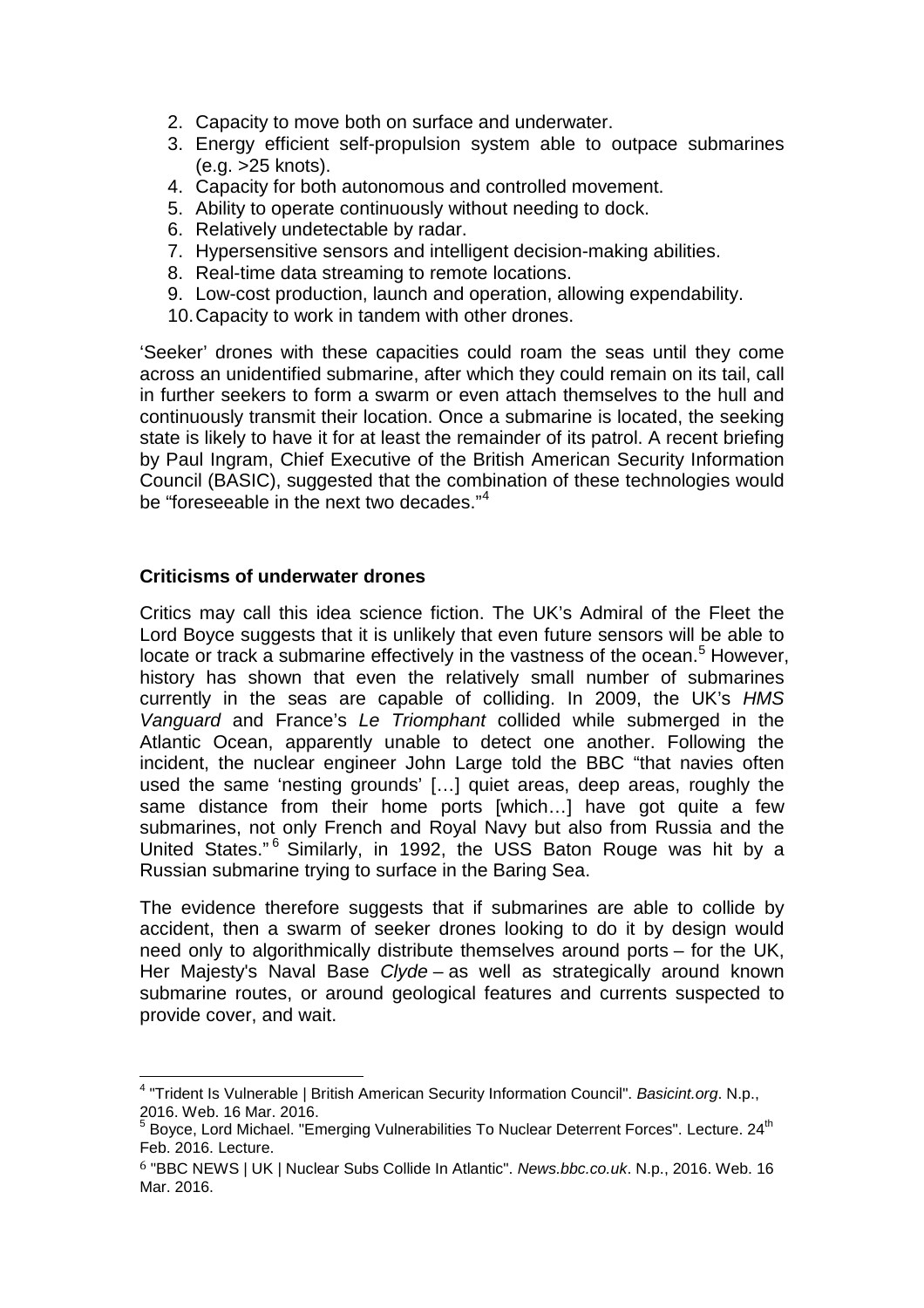#### **Underwater wars**

How might things progress? Let's extrapolate the same logical path. No state with SSBNs will simply allow oceanic drones to track its submarines unchallenged. Therefore, it can be safely assumed that measures will be, or are already being taken to counter that threat, perhaps in the form of a second fleet of automated drones (let's call them 'counter seekers') specifically designed to find and disrupt, or destroy seekers. A third type might even be programmed to undermine the efforts of that second fleet.

Around ports in particular, there may also be a permanent fleet of counterseekers engaged in preventing seekers picking up submarines leaving port. However, it will become increasingly difficult to prevent seekers from finding a submarine as it moves away from port and national waters. Moreover, attacks on seekers could alert a state to a submarine's rough location.

What is likely to occur is a low-cost, underwater arms race for nuclear supremacy, that would turn our oceans into an increasingly militarised space characterised by a state of continuous, low-level and largely invisible conflict. As one fleet upgrades its technologies, so others would have to upgrade theirs, or find other ways to win out. Just as birds of prey are now being trained to take out aerial drones,<sup>[7](#page-3-0)</sup> might military dolphins or sea lions be employed to disrupt underwater drones? Could this be why Russia this month decided to revive its sea mammal military programme?<sup>[8](#page-3-1)</sup>

#### **Implications**

What are the implications of this vision?

There are moral issues. Do we really want our global commons, the oceans, to be increasingly militarised for the sake of nuclear supremacy? Could the automation of drones to destroy drones underwater pave the way for a similar scenarios becoming commonplace on land or in the air? Might manned crafts become the next targets?

There are regulatory and legal issues. How do we regulate the deployment of stealthy, autonomous drones in international and national waters? Would such technologies be covered under existing international law, and could it catch up in time? How do we go about enforcing these rules?

Security is another concern. Any nuclear force that does not have a guaranteed second-strike capability fails to fulfil the criteria of mutually assured destruction and therefore fails to be a credible deterrent. In this instance, nuclear weapons risk creating more, not less, instability.

<span id="page-3-0"></span> $^7$  Thielman, Sam. "Eagle-Eyed: Dutch Police To Train Birds To Take Down Unauthorised<br>Drones", *the Guardian*, N.p., 2016, Web. 23 Mar. 2016.

<span id="page-3-1"></span>Drones". *the Guardian*. N.p., 2016. Web. 23 Mar. 2016.<br><sup>8</sup> "Russia Looks To Buy Five Dolphins With Perfect Teeth And Killer Instinct". *the Guardian*. N.p., 2016. Web. 16 Mar. 2016.